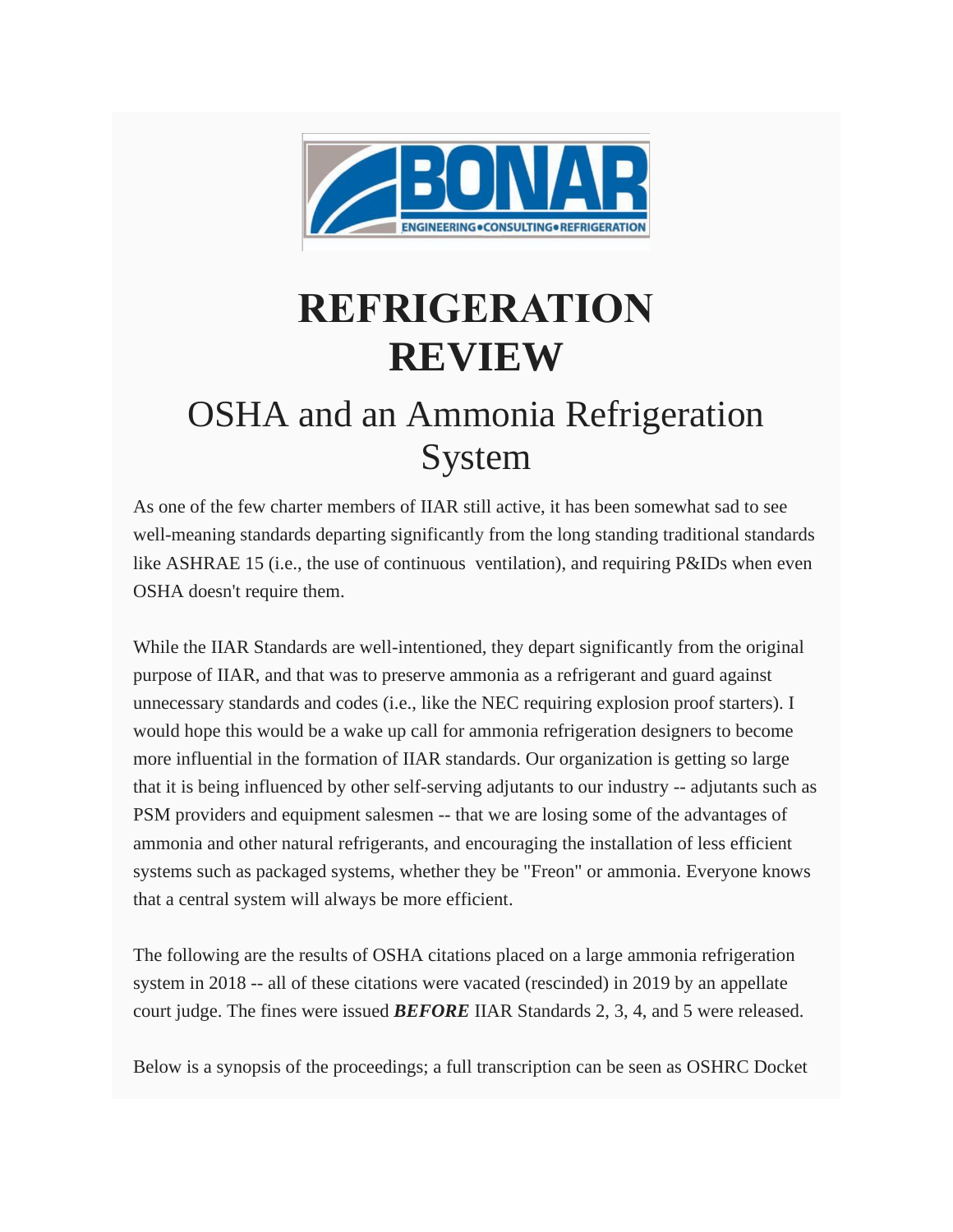No. 17-1246.

Process Safety Management of Highly Hazardous Chemicals ("PSM") standard 29 CFR 1910.119, with proposed penalties totaling \$70,618.00. The action is now before the Court on the Secretary's complaint seeking an order affirming the citation and proposed penalty and the company's answer denying the alleged violations and appropriateness of the penalties and abatement and asserting the affirmative defense of unpreventable employee misconduct.

#### **CITATION 1**

1. Instance (a)

Instance (a) of Item 1 of the citation alleges that the company did not document compliance with its chosen RAGAGEP (Recognized as Generally Accepted Good Engineering Practice), "ANSI/ASHRAE 15-2004, Section 8.11.2.1, as the refrigeration machinery room did not contain ammonia detectors."

#### (*1) The Cited Standard Applies to the Cited Condition*

Section 1910.119 is found under *Subpart H -- Hazardous Materials* of OSHA's general industry standards and addresses process safety management of highly hazardous chemicals. The *Purpose* statement of Section 1910.119 provides, "This section contains requirements for preventing or minimizing the consequences of catastrophic release of toxic, reactive, flammable, or explosive chemicals. Theses releases may result in toxic, fire or explosion hazards."

**THE COURT'S RULING**: The IMC (International Mechanical Code) is a RAGAGEP and the company complied with it by operating its ventilation system in the machinery room continuously. The Court concludes the Secretary has failed to establish the company was not in compliance with Section 1910.119(d)(3)(ii). Therefore, Instance (a) of the citation must be vacated.

### **CITATION 2**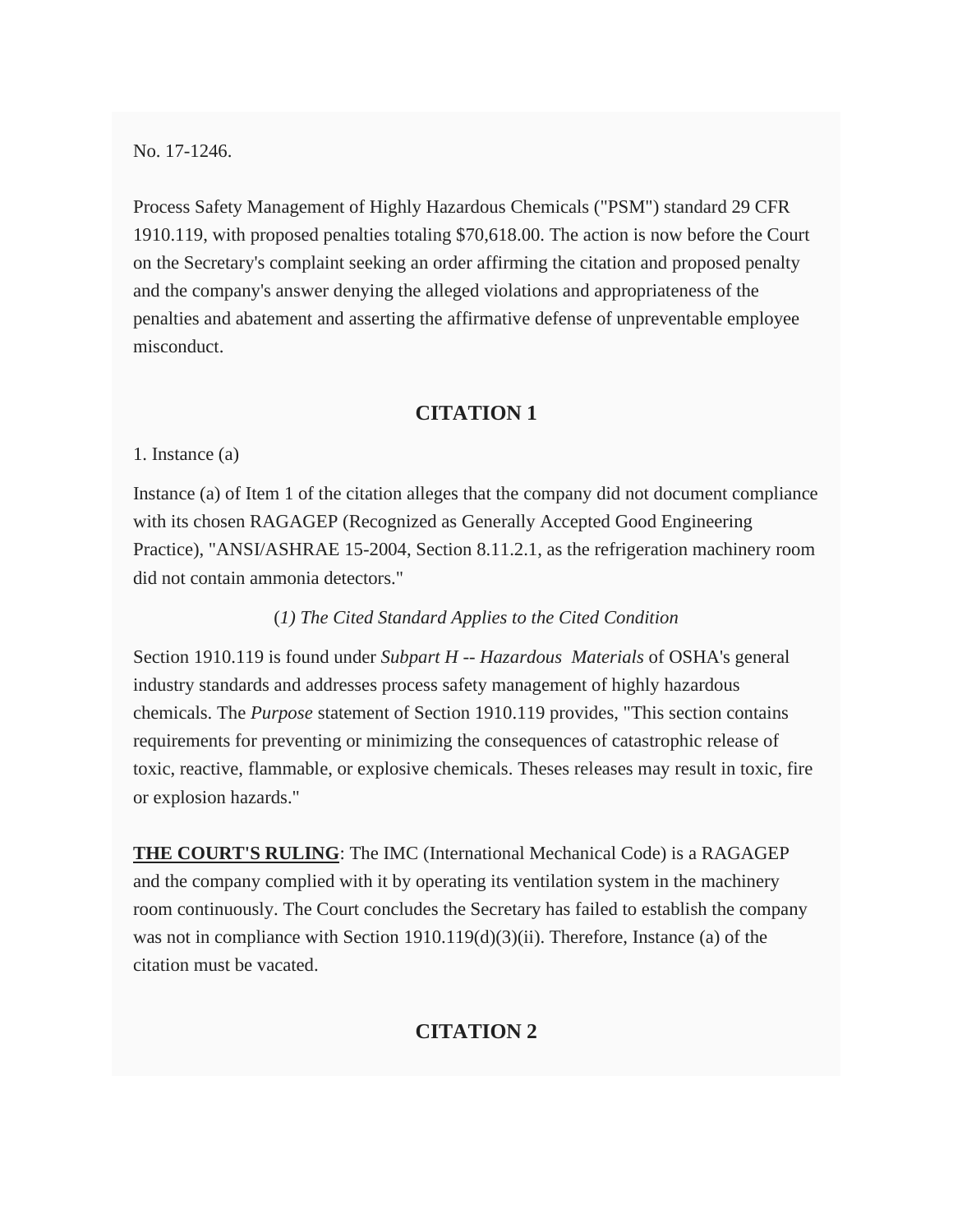The Secretary contends that the company failed to comply with Section 8.11.2 of the ASHRAE 15 Standard, its chosen RAGAGEP: "Each refrigeration machinery room shall have a tight-fitting door or doors opening outward, self-closing if they open into the building, and adequate to ensure freedom for persons to escape in an emergency."

**THE COURT'S RULING**: Doors are not equipment, either in the plain and natural meaning of the words. Section  $1910.119(d)(3)(ii)$ , therefore does not apply to the cited conditions. Therefore, the Secretary has failed to establish the company violated Section  $1910.119(d)(3)(ii)$  with regard to Instances (d) and (e) of Item 1, which must both be vacated.

#### **CITATION 3**

The cited standard is a subsection of Section 1910.119(d), which as indicated *supra*, is designed to provide the employer and employees with crucial process safety information "to enable the employer and employees involved in operating the process to identify and understand the hazards posed by those processes involving highly hazardous chemicals." 29 CFR 1910.119(d). In its *Document Request* #1, OSHA requested: "Document(s) exhibiting the maximum intended chemical (anhydrous Ammonia) inventories in pounds (lbs.) in the facility, the method used for determining the maximum intended inventory amount, and the procedures/methods used to ensure that the maximum intended inventory is not exceeded."

**THE COURT'S RULING**: The Secretary has not shown that either by operational necessity or otherwise, the failure of the company to comply with the terms of Section 1910.119(d)(3)(i)(E) caused employees to be within the zone of danger of exposure to ammonia. Employees who initiated and monitored the recharging process did not refer to the violative documents. The process for recharging described by the employees (monitoring the addition of ammonia to the refrigeration system by observing a computer and the sight glasses of the pressure vessels) did not cause employees to be within the zone of danger to ammonia. Therefore, the Court concludes the Secretary has failed to establish employee access to an ammonia hazard was reasonably predictable. Therefore, Item 3 must be vacated.